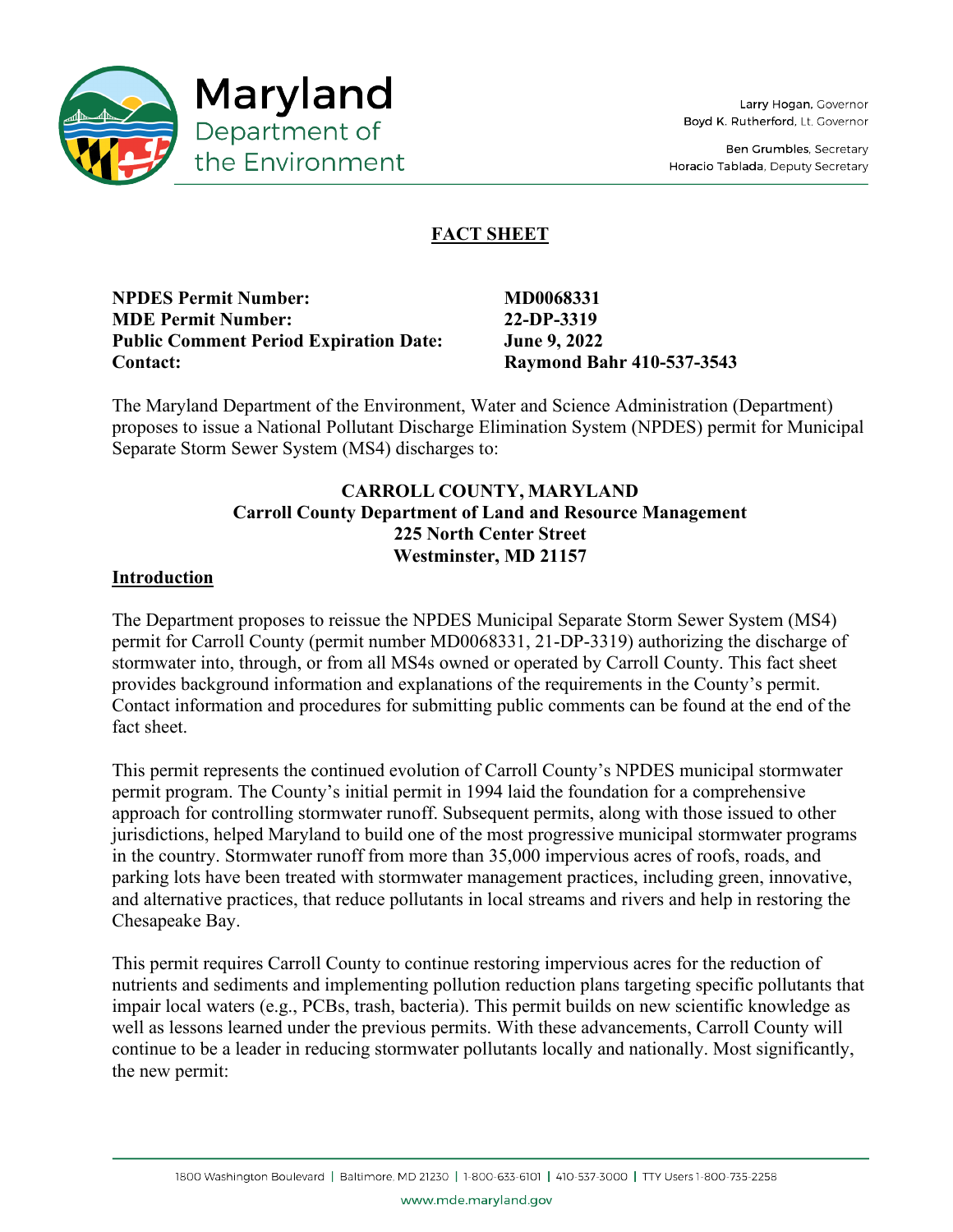- Incorporates Carroll County's implementation of stormwater best management practices (BMPs) for impervious acre restoration using the County's total maximum daily load (TMDL) restoration plans and BMP implementation strategy;
- Establishes annual impervious acre restoration benchmarks throughout the five-year permit term;
- Provides incentives to implement green stormwater infrastructure to increase the use of natural filters and BMPs that provide a climate resiliency co-benefit;
- Strengthens the illicit discharge detection and elimination (IDDE) program by requiring the permittee to submit a process to prioritize the selection of outfalls for field screening and a plan and schedule for screening outfalls to the Department for review and approval;
- Requires IDDE coordination with other MS4s for conducting cross-jurisdictional investigations to track and respond to the source of an illicit discharge;
- Increases the use of good housekeeping and pollution prevention plans for additional Countyowned properties to have a greater impact on stormwater prevention at key industrial areas;
- Improves winter management of deicing and anti-icing materials to further reduce chlorides, a pollutant of emerging concern;
- Leverages monitoring resources by providing the County the opportunity to participate in a pooled monitoring program; and
- Utilizes the *Accounting for Stormwater Wasteload Allocations and Impervious Acres Treated, Guidance for National Pollutant Discharge Elimination System Stormwater Permits* (2021 Accounting Guidance), which incorporates the Phase 6 Chesapeake Bay Watershed Model, new and updated BMPs approved by the Chesapeake Bay Program (CBP) expert panels, and nutrient trading. The 2021 Accounting Guidance is accessible via the web link here:

[https://mde.maryland.gov/programs/Water/StormwaterManagementProgram/Documents/Fin](https://mde.maryland.gov/programs/Water/StormwaterManagementProgram/Documents/Final%20Determination%20Dox%20N5%202021/MS4%20Accounting%20Guidance%20FINAL%2011%2005%202021.pdf) [al%20Determination%20Dox%20N5%202021/MS4%20Accounting%20Guidance%20FINA](https://mde.maryland.gov/programs/Water/StormwaterManagementProgram/Documents/Final%20Determination%20Dox%20N5%202021/MS4%20Accounting%20Guidance%20FINAL%2011%2005%202021.pdf) [L%2011%2005%202021.pdf](https://mde.maryland.gov/programs/Water/StormwaterManagementProgram/Documents/Final%20Determination%20Dox%20N5%202021/MS4%20Accounting%20Guidance%20FINAL%2011%2005%202021.pdf)

Successful implementation of the permit is in part dependent upon the County administration of well-established State stormwater programs. Maryland has a long history of developing statewide programs to reduce stormwater pollution that focus on protecting and restoring local water quality and the Chesapeake Bay. Maryland was one of the first in the nation to pass its Erosion and Sediment Control Law in 1970 for the control of stormwater runoff from construction sites. Numerous updates to the law and corresponding regulations over the years have added new and more stringent practices, better designs, more volume management, and more flexibility in implementation of controls for greater protection of Maryland's water resources.

The State's Stormwater Management Law, passed in 1982, requires the implementation of BMPs in order to maintain after development, as nearly as possible, the pre-development runoff conditions. Over the years, this program has undergone significant revisions and enhancements, including the Stormwater Management Act of 2007 (Act), which introduced for the first time, environmental site design (ESD) to the maximum extent practicable (MEP) on all new development and redevelopment projects. The approach focuses on using natural drainage patterns and vegetation, and non-structural and small-scale practices (e.g., green infrastructure, low impact development, runoff reduction) that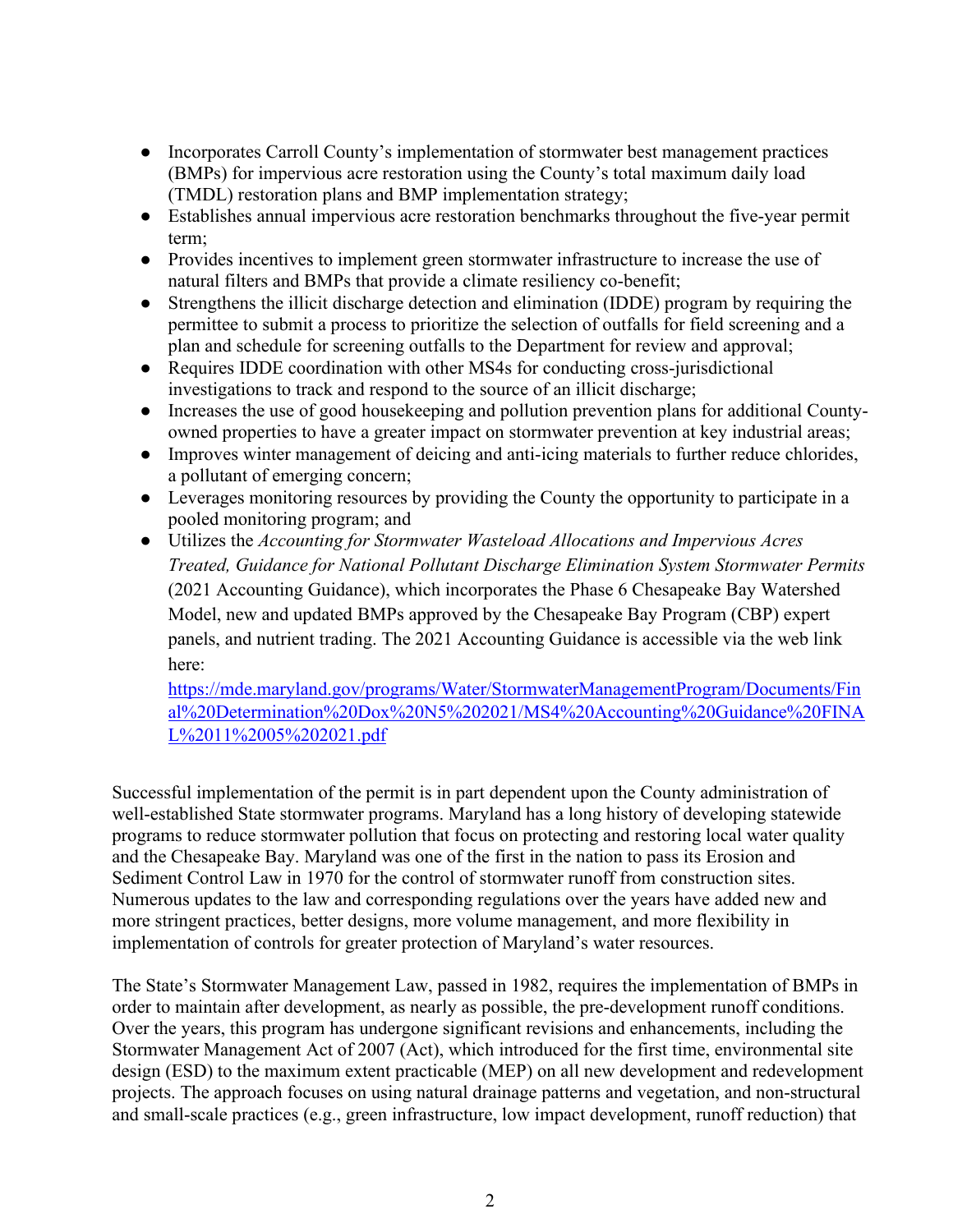more effectively manage stormwater runoff at its source rather than the use of larger practices like retention ponds.

## **Permit Authority**

According to 40 Code of Federal Regulations (CFR) §122.26, owners or operators of large and medium MS4s must obtain an NPDES MS4 permit. In Maryland, this permit is a State permit subject to federal and State regulations. The Clean Water Act (CWA) and federal regulations provide the federal permit requirements. The Annotated Code of Maryland, Environment Article, Code of Maryland Regulations (COMAR), and policies and guidelines of the Department provide the State permitting requirements.

## **Permit History**

Carroll County is classified as a medium MS4. The County's initial NPDES MS4 permit was issued in 1994, and reissued in 2000, 2005 and 2014. The County's initial permit laid the foundation for a comprehensive approach to controlling stormwater runoff. This was done by inventorying and mapping storm drain system infrastructure; identifying sources of pollution; monitoring storm events to evaluate chemical, biological, and physical stream responses; and enhancing existing management programs as well as establishing new ones.

During the second permit, the County evaluated urban runoff and water quality; prioritized watersheds in order to perform more detailed analyses and guide management implementation; and began to restore existing impervious areas. During the County's third and fourth permit terms, extensive restoration efforts continued, and technologies were implemented for new and redevelopment projects that incorporated ESD to the MEP. Furthermore, the County began the development and implementation of plans to address stormwater wasteload allocations (WLAs) established under U.S. Environmental Protection Agency (EPA) approved or established TMDL estimates.

This permit represents another step forward for Carroll County's NPDES municipal stormwater program and continues a long history when it comes to stormwater management. The County implemented a stormwater management program in 1984 that enabled the County to enter into the MS4 permitting program with practices in place. Carroll County proposed a robust portfolio of programmatic, upland, and in-stream BMPs for this permit term, continuing its leadership by providing its citizens with healthier streams and helping the State to meet its Chesapeake Bay nutrient reduction goals.

## **Regulated Permit Area**

EPA defines "municipal separate storm sewer system" as "…a conveyance or system of conveyances (including roads with drainage systems, municipal streets, catch basins, curbs, gutters, ditches, human-made channels, or storm drains): (i) Owned or operated by a State, city, town, borough, county, parish, district, association, or other public body…having jurisdiction over disposal of sewage, industrial wastes, storm water, or other wastes…; (ii) Designed or used for collecting or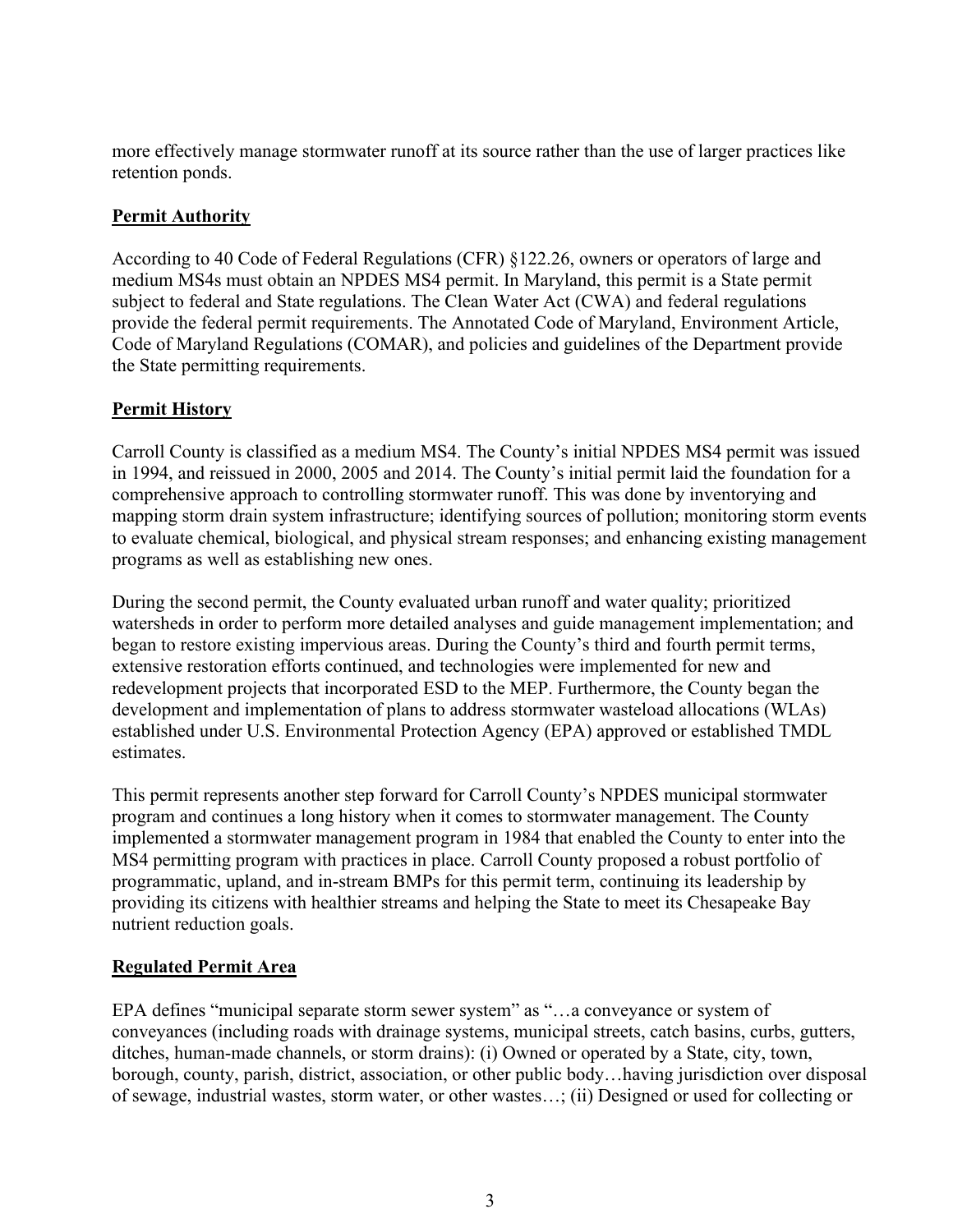conveying storm water;" [40 CFR §122.26(b)(8)]. Under this definition, anywhere that a regulated jurisdiction "owns or operates" infrastructure that conveys runoff is covered under this NPDES MS4 permit.

The federal CWA amendments under 33 U.S.C. § 1342(p)(3)(B) adopt a flexible framework for permitting MS4 discharges in order to effectively control pollutants and improve water quality. Accordingly, the CWA specifies that permits for discharges from MS4s:

- May be issued on a system- or jurisdiction-wide basis;
- Shall include a requirement to effectively prohibit non-stormwater discharges into the storm sewers; and
- Shall require controls to reduce the discharge of pollutants to the maximum extent practicable, including management practices, control techniques and system, design and engineering methods, and such other provisions as the Administrator or the State determines appropriate for the control of such pollutants.

In addition, 40 CFR  $\S 122.26(a)(1)(v)$ , specifies that permit coverage may be granted on a systemwide or jurisdiction-wide basis to include areas where jurisdictions have control over land use decisions (see also 55 FR 48043 and 81 FR 89320). In accordance with this flexible permitting approach established under federal regulations and the CWA, the Department's regulatory framework for issuing MS4 permits is based on jurisdiction-wide coverage. This approach is consistent with the fact that specific permit provisions, such as erosion and sediment control and stormwater management programs, are administered under State statute as county-wide requirements (see the Environment Article, §4-103 and §4-202, Annotated Code of Maryland; and COMAR 26.17.02.01 and .02). As an example, private development requires the County's approval for erosion and sediment control and stormwater management, and is subsequently inspected, maintained, and enforced under local authority. The County also owns or operates a road system that extends throughout the entire County and generates stormwater discharges. Therefore, the Department defines the regulated permit area as jurisdiction-wide in order to most effectively meet the goals and requirements under the CWA and thus, considers all provisions of this permit to apply to the geographic area of the County.

## **Stormwater System in Carroll County**

Carroll County's population continues to expand, from 167,134 in 2010 to an estimated 172,891 in 2020, according to the United States Department of Commerce's Census information, which means that the stormwater system continues to expand as it captures, treats, and conveys runoff from more areas. Carroll County covers an area of 453 square miles and has approximately 901 "minor" outfalls and 284 "major" outfalls. Major outfalls are defined by 40 CFR §122.26 (b)(5) as:

- An outfall pipe with an internal diameter of 36 inches or greater; or
- A discharge from a single conveyance other than a circular pipe that drains 50 acres or more; or
- An outfall pipe with an internal diameter of 12 inches or greater that drains an area that includes land zoned for industrial use.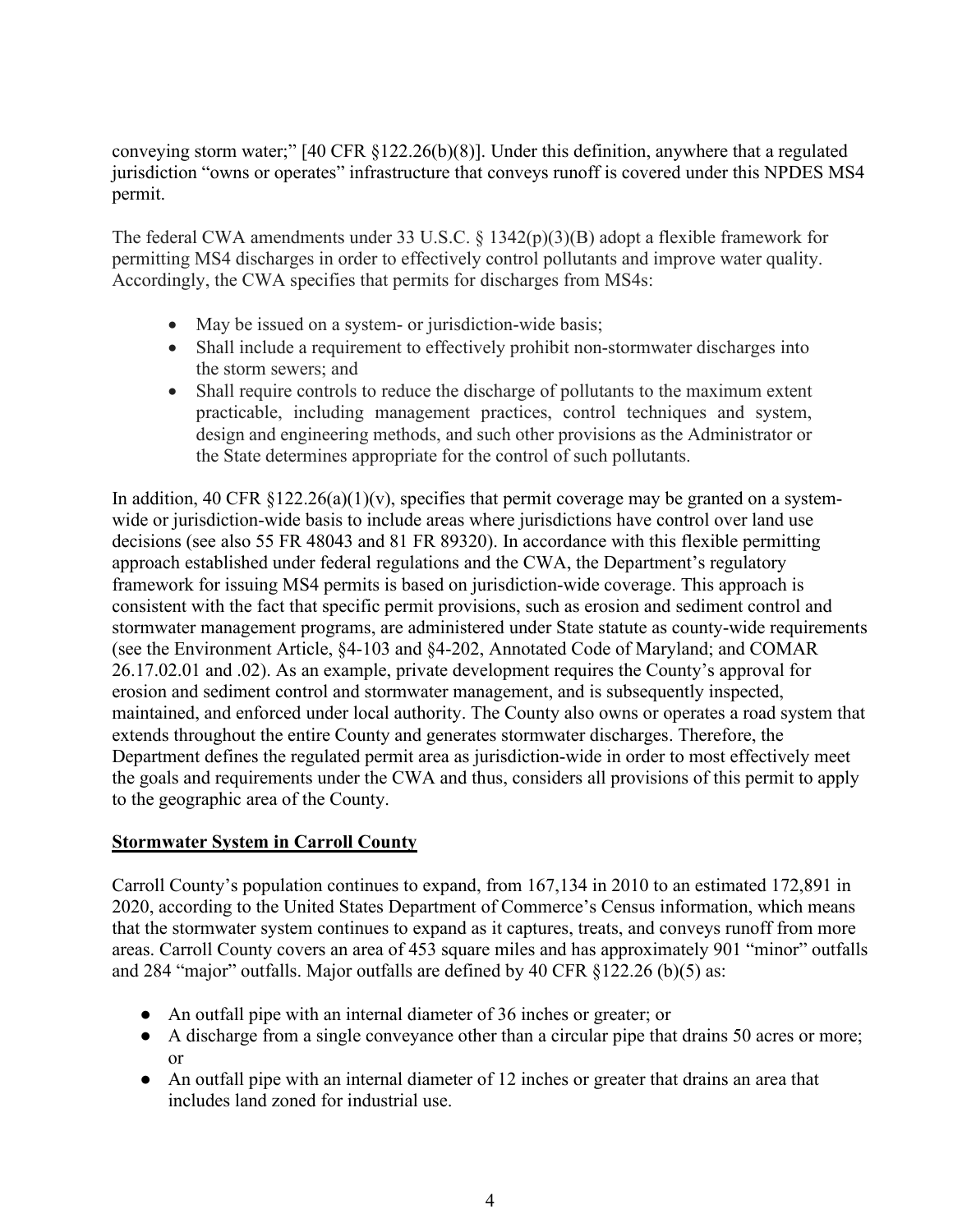Stormwater from these outfalls is discharged into the Upper Potomac River and Patapsco River Watershed basin, two of Maryland's ten major Chesapeake Bay tributary basins. Stream segments in these basins are impaired by sediments, nutrients, PCBs, and bacteria. TMDLs have been approved and stormwater WLAs established for portions of the Double Pipe Creek, Patapsco River Lower North Branch, the Upper and Lower Monocacy River, Liberty and Loch Raven Reservoirs, and the Baltimore Harbor. A WLA is that part of an impairing pollutant's total allowable discharge that is attributed to regulated point sources. The list of TMDLs and WLAs applicable to Carroll County is included as Appendix A of the permit. More information regarding approved TMDLs for Carroll County can be found at:

<mde.maryland.gov/programs/Water/TMDL/ApprovedFinalTMDLs/Pages/index.aspx>

## **Maryland's NPDES Municipal Stormwater Permit Requirements**

The management, restoration, and monitoring programs required by this permit are designed to control stormwater discharges to the MEP. Public education and outreach, property management, and storm drain system IDDE programs reduce the input of pollutants to the County's storm drain systems. Erosion and sediment control and stormwater management programs control stormwater discharges from new and redevelopment through the implementation of BMPs. These management programs, integrated with stormwater restoration and monitoring, described in more detail below, provide a comprehensive and adaptive approach toward improving and restoring local water resources and the Chesapeake Bay.

In compliance with  $§402(p)(3)(B)(iii)$  of the CWA, MS4 permits must require stormwater controls to reduce the discharge of pollutants to the MEP and such other provisions as the Department determines appropriate for the control of such pollutants. Additionally, by regulation under 40 CFR §122.44, BMPs and programs implemented pursuant to this permit must be consistent with applicable stormwater WLAs developed under EPA established or approved TMDLs (see list of EPA approved TMDLs incorporated as Appendix A of the permit).

## **Management Programs**

## **Stormwater Management on New and Redevelopment**

This permit requires Carroll County to continue the implementation of a stormwater management program in accordance with the Environment Article, Title 4, Subtitle 2, Annotated Code of Maryland [\(www.lexisnexis.com/hottopics/mdcode/\)](www.lexisnexis.com/hottopics/mdcode/) and COMAR 26.17.02 [\(www.dsd.state.md.us/COMAR/subtitle\\_chapters/26\\_Chapters.aspx\)](www.dsd.state.md.us/comar/subtitle_chapters/26_Chapters.aspx) (see PART IV.D.1). The law and regulations require that ESD be used to the MEP to reduce runoff impacts associated with new and redevelopment (see PART IV.D.1.a). Maryland's stormwater regulations define ESD as "…using small-scale stormwater management practices, nonstructural techniques, and better site planning to mimic natural hydrologic runoff characteristics and minimize the impact of land development on water resources." Under this definition, ESD includes conserving natural features, minimizing impervious surfaces, slowing down runoff to promote infiltration and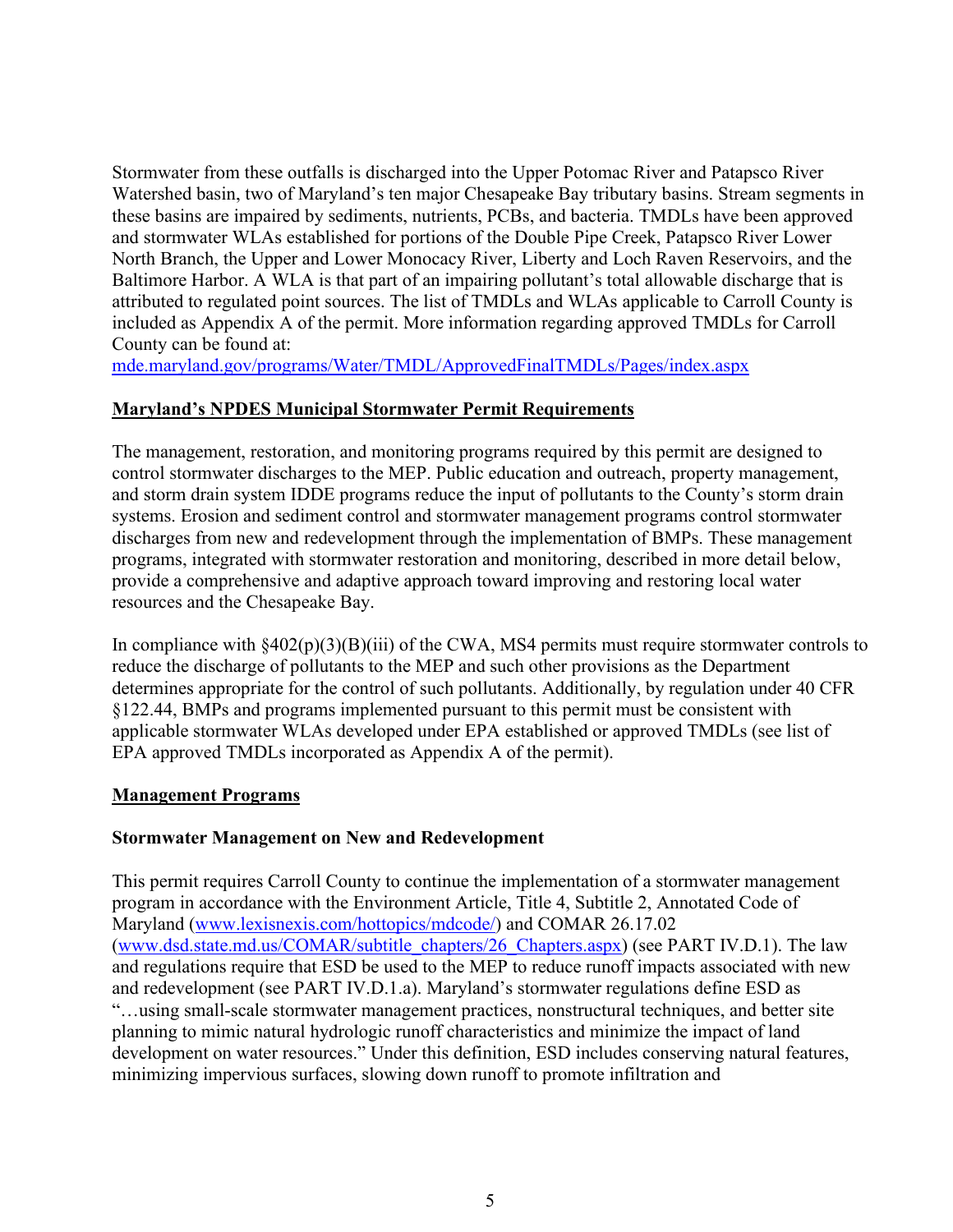evapotranspiration, and using other approved nonstructural practices or innovative technologies.

The criteria for sizing ESD practices are based on capturing and retaining enough rainfall so that the runoff leaving a site is reduced to a level equivalent to a wooded site in good condition. The goal is to provide enough treatment using ESD practices to meet groundwater recharge, water quality protection, and stream channel protection requirements by replicating woods in good condition for the 1-year, 24-hour rainfall event, or approximately 2.7 inches of rainfall over 24 hours. Managing the 1-year rainfall event on a site is equivalent to treating 98% of Maryland's average annual rainfall.

All jurisdictions in the State, including Carroll County, are required to maintain and implement a stormwater management ordinance that is in compliance with the requirements of Maryland's stormwater management program. These requirements include ensuring the proper construction and maintenance of all stormwater management features through timely inspections of new ESD practices and structural stormwater management facilities. Long-term maintenance of BMPs is ensured through triennial inspections of completed ESD treatment systems and structural facilities. Maintenance procedures, including triennial inspection policies, are described in COMAR 26.17.02.11 (see PART IV.D.1.b and PART IV.D.1.c).

By following the conditions in its approved stormwater management ordinance, including mimicking natural hydrologic runoff characteristics, designing new projects to meet the woods in good condition criteria, and implementing ESD to the MEP, the County will be in compliance with this permit condition and with the requirements under 40 CFR  $\S 122.26(d)(2)(iv)(2)$ . This includes post-construction stormwater management and also the Aligning for Growth strategy for new development described in "Maryland's Phase III Watershed Implementation Plan to Restore Chesapeake Bay by 2025" (Phase III WIP) that supports the Chesapeake Bay nutrient and sediment TMDLs.

## **Erosion and Sediment Control**

This permit requires Carroll County to implement an erosion and sediment control program in accordance with the Environment Article, Title 4, Subtitle 1, Annotated Code of Maryland [\(www.lexisnexis.com/hottopics/mdcode/\)](www.lexisnexis.com/hottopics/mdcode) and COMAR 26.17.01 [\(www.dsd.state.md.us/COMAR/subtitle\\_chapters/26\\_Chapters.aspx\)](www.dsd.state.md.us/comar/subtitle_chapters/26_Chapters.aspx) (see PART IV.D.2). By reference, this requires the County to ensure that all projects disturbing more than 5,000 square feet or 100 cubic yards have an approved erosion and sediment control plan; regularly inspect all active projects; maintain an effective enforcement program; have procedures to respond to complaints and violations regarding erosion and sediment control issues; and to adopt grading and building ordinances necessary to carry out the regulatory requirements. The Department reviews Carroll County's program at least once every two years and has minimum standards for the design and content of erosion and sediment control plans. The incorporation of the State's program by reference in this permit is an administratively efficient way to ensure compliance with construction runoff control requirements under 40 CFR  $\S 122.26(d)(1)(v)$ . In addition, this supports the Aligning for Growth strategy for new development and redevelopment described in the Maryland Phase III WIP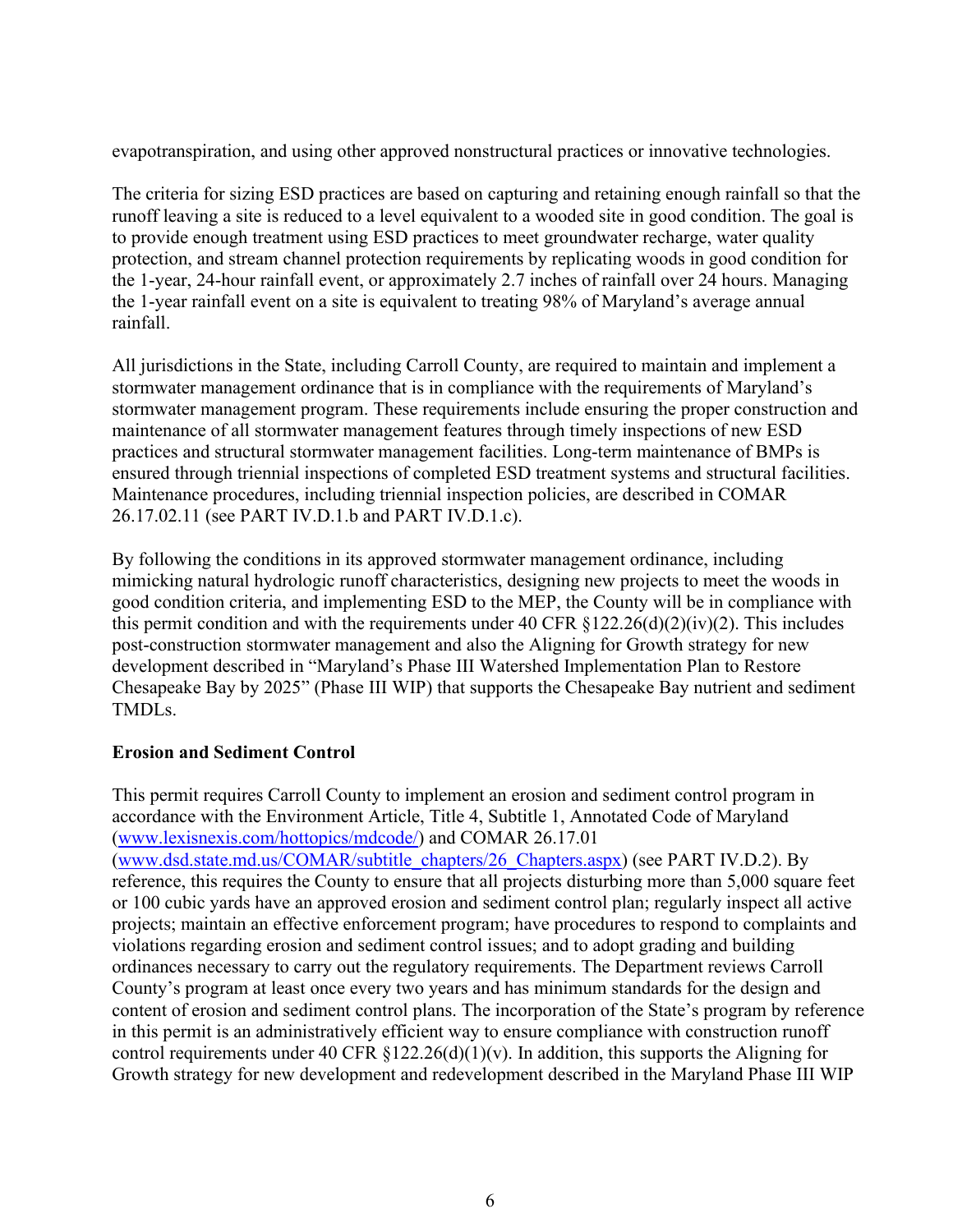that supports the Chesapeake Bay nutrient and sediment TMDL.

#### **Illicit Discharge Detection and Elimination**

This permit requires Carroll County to ensure that all non-stormwater discharges into, through, or from its storm sewer system, when found, are either issued a permit by the Department or eliminated. This is accomplished by maintaining a robust inspection and oversight program, including screening outfalls for dry weather discharges, conducting routine surveys of commercial and industrial areas, and maintaining the ability to take appropriate action when illicit discharges do occur (see PART IV.D.3). This permit creates four new requirements to advance Carroll County's success at finding and eliminating illicit discharges. These additional requirements represent an increase in effort under the reissued permit. First, Carroll County is required to review all outfalls in its jurisdiction to prioritize outfall screening locations based on the potential for polluted discharges. The process developed to prioritize outfall screenings must be submitted to the Department for review and approval. Second, the County must submit a plan and schedule for field screening prioritized outfalls for the Department's review and approval. The schedule must include screening a minimum of 100 storm drain outfalls each year to find and to eliminate any new polluted discharges. Each outfall having a dry weather discharge shall be sampled using a chemical test kit. Third, the County is required to maintain procedures for implementing the IDDE program, including investigating complaints and handling enforcement actions. Fourth, the permit includes an explicit requirement to maintain an ordinance under the IDDE program to ensure that the County has the authority to engage in enforcement actions to eliminate discovered illicit discharges. The goal of the enhanced requirements is to increase the number of illicit discharges discovered and eliminated each year. Finding and removing illicit discharges reduces pollutants from entering State waters and results in progress toward meeting State water quality standards and TMDLs. The County also has the option of submitting an alternative program for the Department's approval that methodically identifies, investigates, and eliminates illegal discharges.

#### **Property Management and Maintenance**

The County is required to ensure that a Notice of Intent be submitted and a pollution prevention plan developed for all County-owned facilities requiring coverage under the General Discharge Permit for Stormwater Associated with Industrial Activities (see PART IV.D.4.a). For other County-owned properties, this MS4 permit requires the County to develop and implement a good housekeeping plan where the following activities are performed: maintenance or storage of vehicles or equipment; storage of fertilizers, pesticides, landscaping materials, hazardous materials; or any other materials in a position likely to pollute stormwater runoff. These plans include an assessment of the property, focusing on activities that may contaminate stormwater runoff, and the implementation of pollution prevention measures and stormwater BMPs to eliminate or treat any non-stormwater discharges (see PART IV.D.4.b).

This permit expands the requirements of the winter weather management program to reduce the amount of chlorides (deicing salts) entering the stormwater system, a pollutant of emerging concern (see PART IV.D.4.d). The permit requires the County to reduce the use of deicing and anti-icing materials by several methods, including: tracking and reporting of material used, tracking snow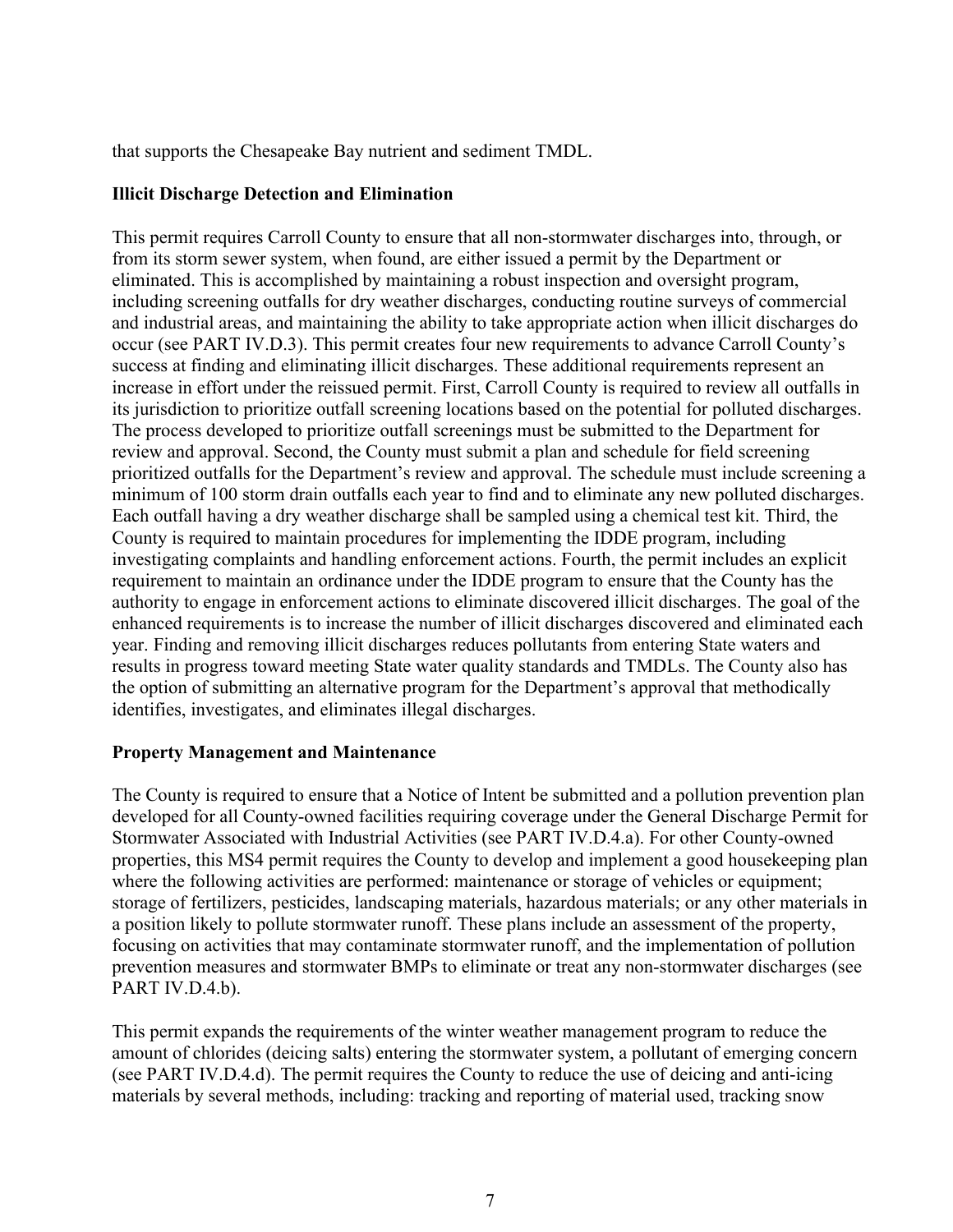amounts; staff training; public education; and evaluation of new equipment technology and methods. Annual staff training shall include operation and proper calibration of snow removal equipment; knowledge and management of deicing and anti-icing materials; and how to improve winter weather management based on information collected during the winter season. The program shall be modeled on the winter weather management program of the Maryland Department of Transportation, State Highway Administration, as described in its annual document, *Maryland Statewide Salt Management Plan, 2020/2021*, or subsequent versions thereof.

This permit further requires the County to continue its efforts to reduce pollutants associated with the maintenance of County properties. Inlet cleaning, street sweeping, and litter pickup programs are all activities currently undertaken by Carroll County along its roadways. Inlet cleaning and street sweeping shall continue annually in the amounts outlined in Appendix B of the permit, as applicable. Appendix B will be updated annually as required in PART IV.E.8.a. Additionally, the County is required to reduce the use of pesticides, herbicides, and fertilizers along roadways and on Countyowned properties (see PART IV.D.4 of the proposed permit).

Carroll County is not subject to any trash TMDLs. However, this permit requires a county-wide public education program (see below) to support and implement strategies to reduce trash (e.g., litter and floatables) including through recycling. This permit requires the County to evaluate current trash and litter control efforts; develop strategies to reduce trash, floatables, and debris in all of its watersheds; and provide public education to aid these efforts (see PART IV.D.5). The permit also requires the County to continue to remove from or prevent from entering its storm drain system 11 tons of trash in the first year of the permit (see PART IV.D.4.e). This amount, which is based on the County's efforts in the prior permit, may be updated annually in accordance with PART IV.E.8.a of the permit.

## **Public Education and Public Outreach**

Carroll County implements a diverse public education and outreach program that focuses on pollution prevention and includes participation in numerous public and community events to disseminate information regarding pollution prevention. The permit requires the County to implement a program that includes information about, at a minimum, the specific topics (e.g., water conservation, residential stormwater management implementation and maintenance, litter reduction, pet waste management) related to stormwater management and water quality listed in the permit (see PART IV.D.5). The County shall provide this information through outreach efforts best suited to the target audiences and must also maintain and promote a website containing locally relevant stormwater management information (see PART IV.D.5.a). This permit also requires the County to conduct a minimum of 25 outreach efforts each year. This amount, which is based on prior permit performance, may include the distribution of printed or electronic materials, targeted workshops on stormwater management, or displays in public areas. The minimum is based on the County's efforts in the prior permit. Events should be tailored to local efforts and the Department strongly encourages the development of outreach strategies directed at underserved and underrepresented parts of the County. The Department's review of these programs will consider access to materials produced, timing, language, and participation by the diverse communities in the County. The County is further required to maintain a complaint hotline for residents to report suspected illicit discharges, illegal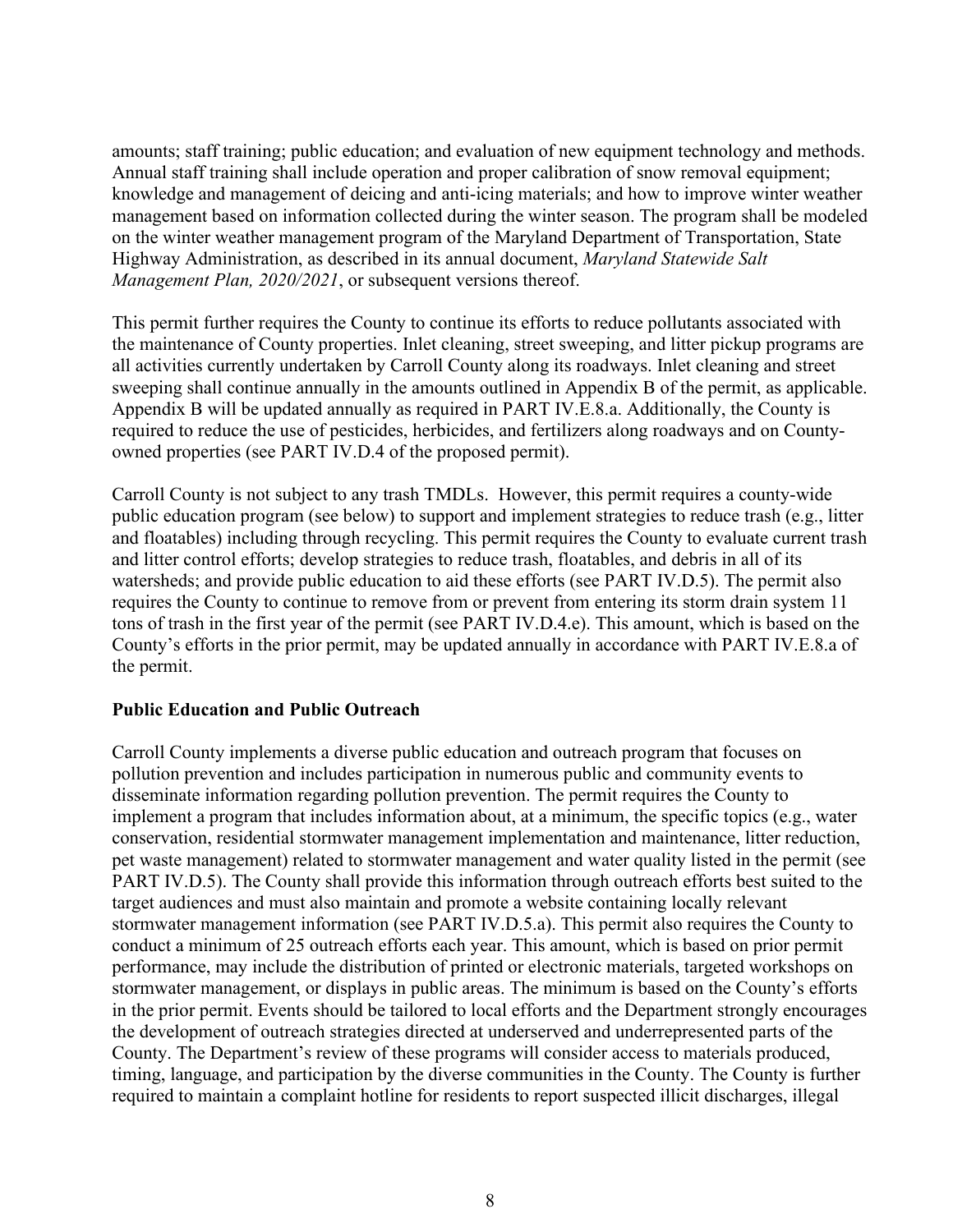dumping, and spills (see PART IV.D.5.b). Public education is a necessary component of successful TMDL restoration.

## **Stormwater Restoration for TMDL WLAs**

MS4 permits must require stormwater controls to reduce the discharge of pollutants to the MEP and such other provisions as the Department determines appropriate for the control of such pollutants. Additionally, BMPs and programs implemented pursuant to this permit must be consistent with applicable stormwater WLAs developed under EPA established or approved TMDLs (see PART IV.E).

Under the previous permit, Carroll County conducted a systematic assessment of water quality for each watershed within its jurisdiction to identify sources of pollutants in stormwater runoff and link them to specific water quality impacts. These watershed assessments included detailed water quality analyses, identified opportunities for water quality improvement, and were used as the basis for developing and implementing restoration plans to control stormwater discharges. As a result of these assessments, the County developed implementation plans for each TMDL to be subsequently approved by the Department and annual updates must be provided under this permit (see PART IV.F.1). Where additional information is still needed for the Department's approval of any of the County's TMDL implementation plans, there is a requirement to provide this information in year one of the permit.

When new TMDLs are established or approved, Carroll County is required by this permit to include strategies to meet these TMDLs by proposing a TMDL implementation plan and submitting this plan to the Department for review within one year of EPA's establishment or approval of the TMDL. This permit also requires the County to document the annual progress for all Chesapeake Bay and local TMDL implementation plans, approved by the Department, through monitoring and modeling of estimated net change in pollutant loads. Over the permit term, Carroll County must evaluate and update the benchmarks and specific stormwater BMPs that need to be implemented, in an iterative and ongoing process to ensure that water quality targets and WLAs are met (see PART IV.F.2 and PART IV.F.3). Documentation of this process shall be reported in the Countywide Stormwater TMDL Implementation plan (See PART IV.F).

This permit incorporates a list of BMPs the County is required to complete in Year 1 of the permit. The BMPs in the County's Year 1 BMP Portfolio (Appendix B of the permit) are linked to the County's Countywide Stormwater TMDL Implementation Plan. As part of each year's annual report, the County will propose a new list of BMPs to be implemented in the following year (see PART IV.F.3.c).

#### **Impervious Acre Restoration**

The Department uses an impervious acre restoration metric as a surrogate for measuring progress toward all nutrient and sediment-related TMDLs. Impervious acre restoration represents direct or equivalent stormwater runoff treatment to the MEP. Upland stormwater BMPs, implemented according to the criteria described in Chapters 3 and 5 of the 2000 Maryland Stormwater Design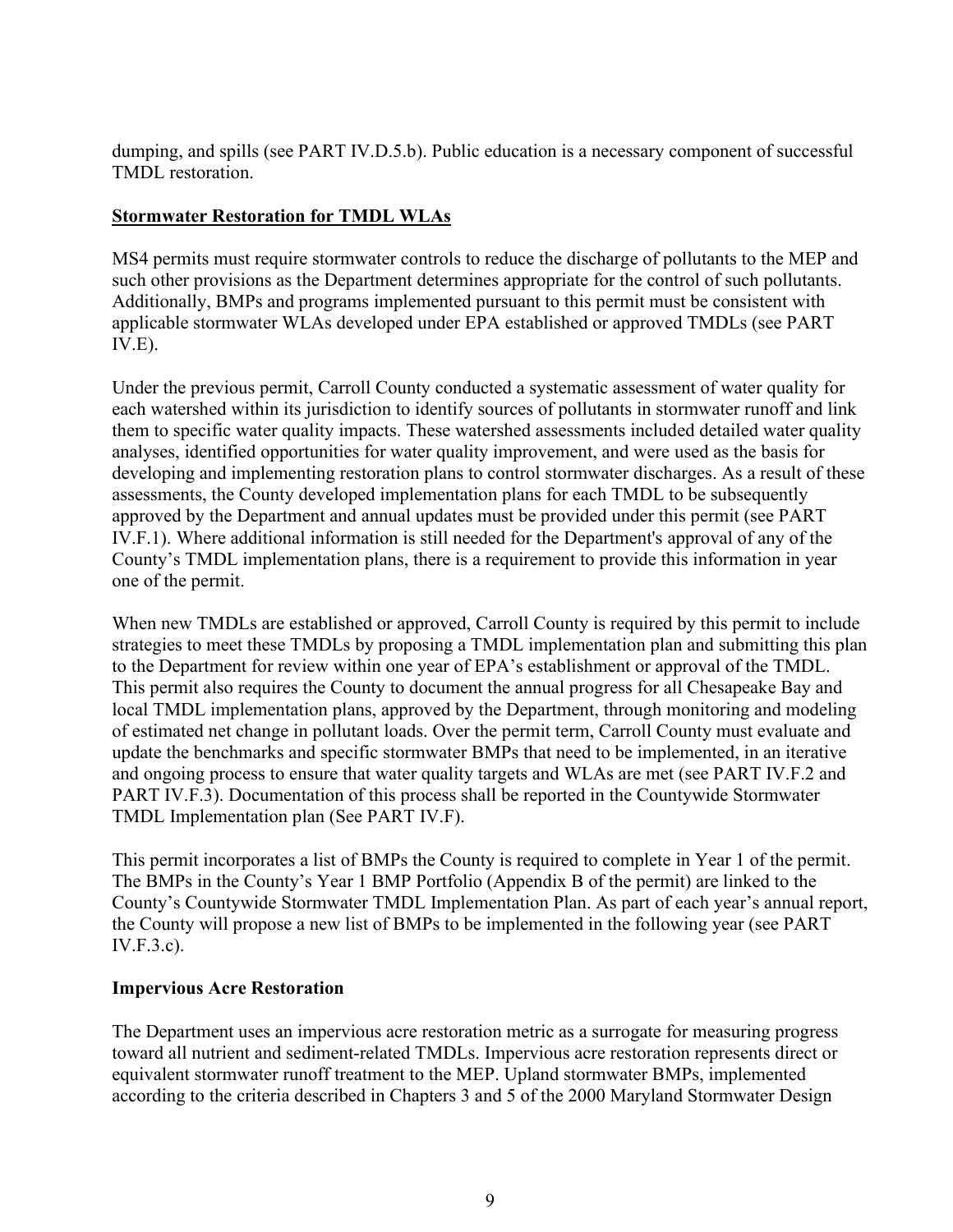Manual (Manual), provide direct impervious area treatment, removing pollutants in runoff associated with these impervious areas. An equivalent impervious acre (EIA) credit has been developed for alternative BMPs such as street sweeping, tree planting, stream restoration, and the elimination of discovered nutrient discharges from grey infrastructure, among other approved practices. The EIA is based on reducing urban pollutant loads until they mimic the runoff from forest land cover. In addition, progress toward each specific TMDL WLA is reported by the County as part of the annual report in the Countywide Stormwater TMDL Implementation Plan (see PART IV.F).

#### **Impervious Acre Accounting**

In the 2021 Accounting Guidance, the Department provides updated information on how to calculate and report impervious area restoration and pollutant load reductions. The 2021 Accounting Guidance incorporates the Phase 6 Chesapeake Bay Watershed Model, new and updated BMPs approved by the CBP expert panels, an expansion of BMPs that also provide multiple benefits (e.g., increased climate resiliency and green infrastructure credits), and nutrient trading options. The nutrient load reductions for these BMP options are consistent with those used in Maryland's Phase III WIP and the resulting 2025 nutrient load targets. The 2021 Accounting Guidance was developed with the contributions of environmental non-governmental organizations, MS4 jurisdictions, State agencies, and EPA, and supersedes the 2014 Accounting Guidance.

Carroll County may acquire Nutrient Credits for Total Nitrogen (TN), Total Phosphorus (TP), and Total Suspended Solids (TSS) in accordance with COMAR 26.08.11 to meet its impervious acre restoration requirement in PART IV.E.5 of this permit. For acquiring Nutrient Credits in place of impervious acre restoration, an equivalent impervious acre is based on reducing 18.08 pounds of TN, 2.23 pounds of TP, and 8,046 pounds of TSS. These values reflect the difference in pollutant unit loads between aggregate impervious (i.e., impervious road and non-road surfaces) and the statewide average true forest land covers as estimated by the Phase 6 Chesapeake Bay Watershed Model.

The Department developed an MEP analysis methodology with a set of metrics to assist Carroll County in determining what level of restoration activity is achievable. The Department developed the MEP analysis methodology with input from the University of Maryland's Environmental Finance Center, which provided important national background, research, and recommendations. The MEP analysis methodology took into consideration Carroll County's financial and physical capacities and limitations for implementing a comprehensive suite of restoration BMPs and stormwater management programs toward meeting the Chesapeake Bay TMDL. For example, included was a fiscal analysis incorporating median household income (MHI), willingness to pay, socioeconomic considerations, and the cost of operations and maintenance. Also included was a physical capacity analysis incorporating limitations and constraints on project scheduling, the procurement process and its impact on timing, the budget approval process, and the availability of qualified contractors. Considering the fiscal and physical capacity, the County generated a list of restoration BMPs and programs (i.e., BMP Portfolio) for implementation under this permit term.

The BMP Portfolio along with a justification narrative was submitted to inform the Department's determination as to the level of effort required for the County to meet the MEP standard. The Department's decision to require the restoration of 1,217 impervious acres in this permit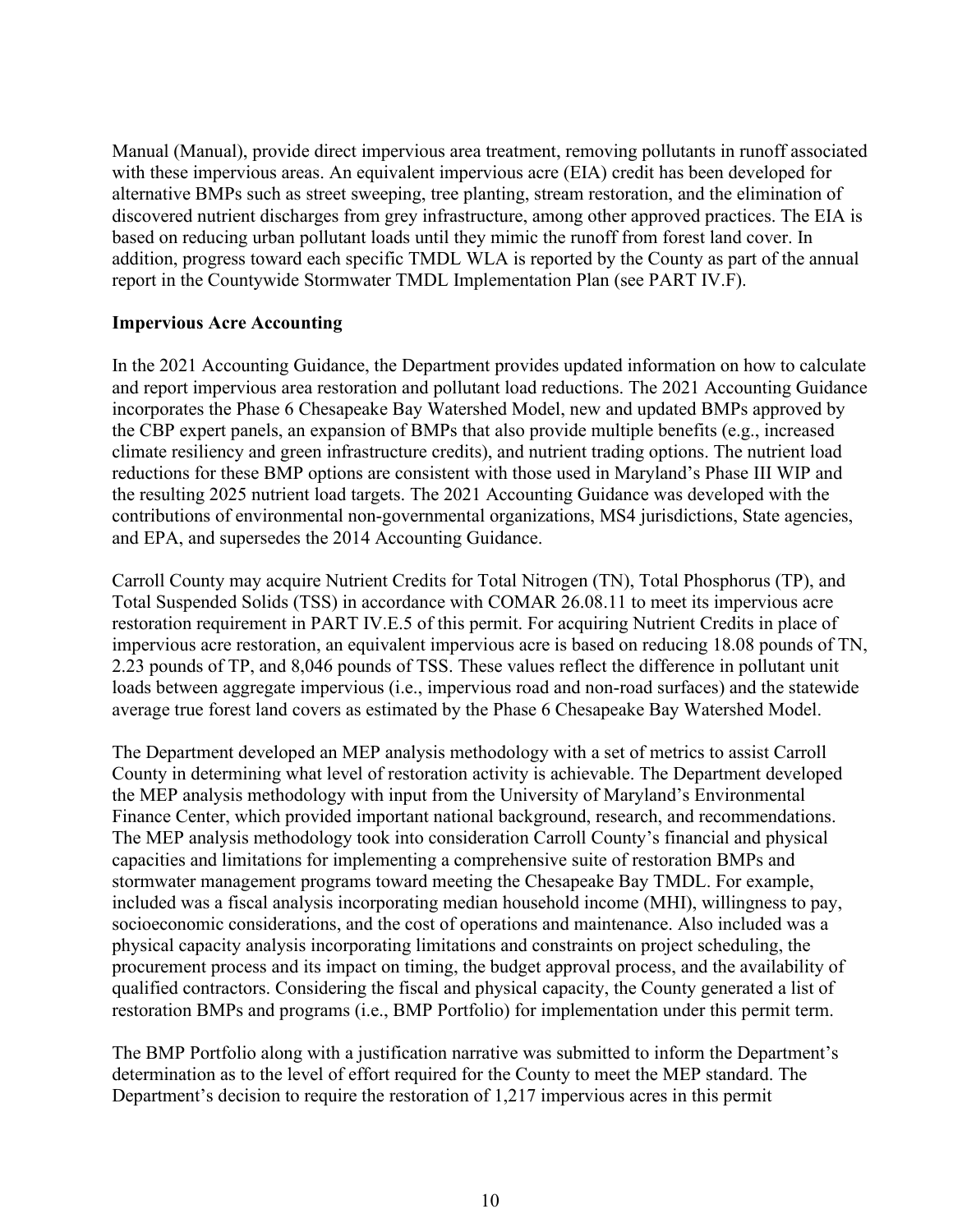incorporates the County's MEP Analysis, a discussion about the proposed efforts, and the need to be consistent with the Phase III WIP and make significant and continued progress toward achieving the Chesapeake Bay's WLAs. Carroll County has the option to trade nutrient credits to meet its restoration requirement. However, the maximum allowable credits obtained from trades with wastewater treatment plants cannot exceed 10% of the County's restoration requirement, or 122 acres.

Carroll County has continued to implement restoration projects since completing the requirements of the previous permit. The impervious acres restored through these efforts will be considered toward meeting the requirements found in this permit. To ensure a steady rate of progress during the permit term, cumulative benchmarks are included in the permit in the Stormwater Restoration section in Table 1 (see PART IV.E.7). The cumulative benchmarks were developed by using the information presented in the County's BMP Portfolio and adjusting the cumulative percentages so that implementation would progress to restore 1,217 impervious acres by the end of the permit term. Carroll County's restoration requirement is more than the two percent per year Phase III WIP restoration goal by 410 impervious acres, advancing the achievement of all Phase I medium MS4 permittees to cumulatively exceed the two percent per year Phase III WIP restoration goal.

Carroll County will provide continual outreach to the public regarding the development of new TMDL stormwater implementation plans (see PART IV.F.4). This permit requires the County to provide notice of its procedures for the public to obtain information and offer comment on the assessments and plans for new TMDLs. A minimum 30-day comment period is required prior to finalizing any assessments or plans, as well as a summary in annual reports of how the County addressed or will address any material comment received from the public (see PART IV.F.4).

## **Progress Toward Nutrient and Sediment TMDL WLAs**

The impervious acre restoration requirements and associated pollutant reductions described in Carroll County's MS4 permit are consistent with the Phase III WIP, and with local TMDL implementation plans. According to the Phase III WIP, "[r]ecent MS4 implementation and trend analysis indicates" that in aggregate Phase I MS4s "should be capable of annually restoring two percent of their impervious surface areas that currently have little or no stormwater treatment". This level of implementation was then used to estimate nutrient pollutant load reductions for Carroll County and the State's other Phase I medium MS4s. The Department's decision to require the restoration of 1,217 impervious acres in this permit (see PART IV.E.3) incorporates the need to be consistent with the Phase III WIP and make significant and continued progress toward achieving the Chesapeake Bay's WLAs as well as local nutrient and sediment TMDLs.

## **Bacteria TMDL WLAs**

With respect to bacteria TMDLs, the implementation of WLAs is best addressed by eliminating bacteria at its source. Monitoring is necessary to identify the specific sources of bacteria in a watershed. To accomplish this, Carroll County is required to perform bacteria trend monitoring for wildlife and domestic animal sources throughout its jurisdiction under this permit (PART IV.G.2.b.ii). Additionally, IDDE permit conditions require the screening of outfalls for dry weather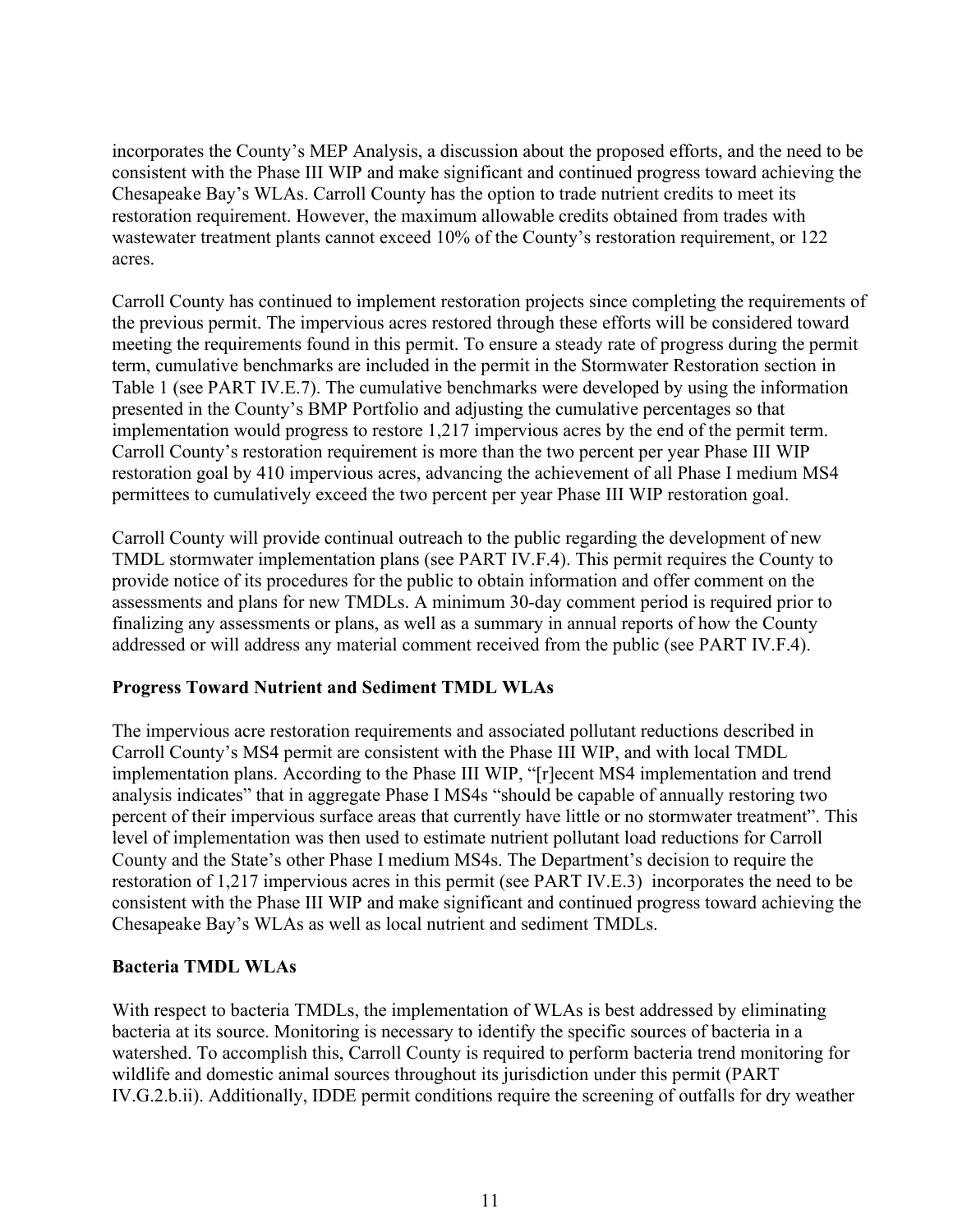flows (PART IV.D.3.b) to identify illicit discharges, including sanitary sewer contributions that may contain bacteria from human sources. The Department has determined that the combination of these two required monitoring and screening programs are adequate to ensure progress toward implementation of all relevant bacteria WLAs within the County for this permit term.

#### **Assessment of Controls**

## **BMP Effectiveness Monitoring**

The Chesapeake Bay Program partnership has determined that intensive monitoring on a small watershed scale where restoration efforts are being implemented is necessary to inform successful adaptive management. To support this initiative, Carroll County's permit requires one of two monitoring options (see PART IV.G.1.a). If the County chooses, it may continue intensive monitoring and build upon past monitoring efforts at the Air Business park watershed. Alternatively, the County may choose and submit for approval a new location to assess the effects of a BMP installed for restoration. This option requires chemical, biological, and physical monitoring be used to assess small watershed restoration efforts, document BMP effectiveness and PCB monitoring, and calibrate water quality models. The *2021 MS4 Monitoring Guidelines: BMP Effectiveness and Watershed Assessments* (hereafter 2021 Monitoring Guidelines) provides technical information on the implementation of an acceptable monitoring program. The minimum criteria for chemical, biological, and physical monitoring are as follows:

Chemical Monitoring: Eight storm events shall be monitored per year in the selected watershed (see PART IV.G.1.b.i). Discrete samples of stormwater flow representative of each storm event shall be collected at the monitoring stations for developing event mean concentrations (EMC) for the following pollutants:

Biochemical Oxygen Demand (BOD5) or Total Organic Carbon (TOC) Total Nitrogen (TN) Nitrate plus Nitrite Total Ammonia (sewer signal) Total Suspended Solids *E. coli* or *Enterococcus* Total Phosphorus **Orthophosphate** Chloride

Continuous measurements are also required for temperature, pH, discharge (flow), turbidity, and conductivity. Several parameters included in previous permits (e.g., copper, zinc) have been removed because their detection rates and concentrations are low, and there are no local TMDLs for these parameters.

Biological Monitoring: Benthic macroinvertebrate samples are required to be gathered each spring for gauging the biological response to stormwater discharges. A stream habitat assessment is also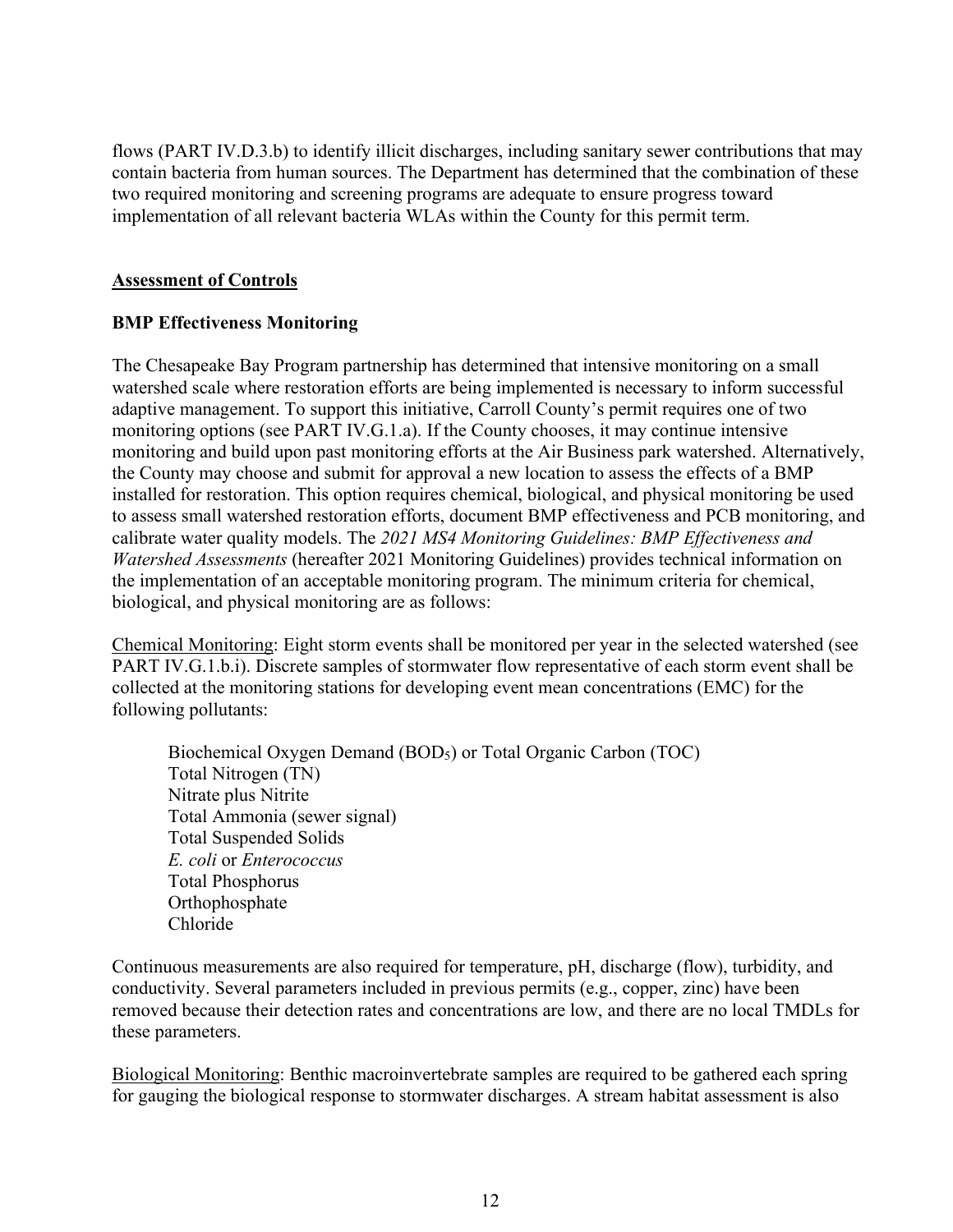required using techniques defined by the EPA using Rapid Bioassessment Protocols (RBP), Maryland Biological Stream Survey (MBSS), or other similar method approved by the Department (see PART IV.G.1.b.ii).

Physical Monitoring: A geomorphologic stream assessment is required and includes an annual comparison of permanently monumented stream channel cross-sections and the stream profile. A hydrologic and/or hydraulic model is required in the fourth year of the permit to analyze the effects of rainfall; discharge rates; stage; and, if necessary, continuous flow on channel geometry (see PART IV.G.1.b.iii).

Continuous Flow Measurements: Flow measurements are required at the monitoring locations and will be used to estimate annual and seasonal pollutant loads and reductions, and for the calibration of watershed assessment models. Additionally, the County is required to provide a combined analysis of the chemical, biological, and physical monitoring results for the approved watershed (see PART IV.G.1.b.iv).

The County alternatively may choose to collaborate with the Department in a Pooled Monitoring Advisory Committee (PMAC) administered by the Chesapeake Bay Trust. The committee will determine criteria for research proposals that address key questions pertaining to the cumulative impacts of watershed restoration and the effectiveness of specific restoration practices. All PMAC participants will determine monitoring needs, select appropriate studies, and contribute funding for specific projects that address permit requirements related to BMP effectiveness monitoring in a small watershed.

## **County Watershed Assessment Monitoring**

The County is also required to select one of two available strategies for county-wide watershed assessment and trend monitoring (see PART IV.G.2). The County may choose to submit a comprehensive trend monitoring plan related to stream biology and habitat, bacteria, and chlorides. This includes monitoring biota, habitat assessment, and bacteria (*E. coli*, *Enterococcus*, or fecal coliform), and an assessment of chloride by measuring conductivity as a surrogate. Alternatively, the County may choose to accomplish this requirement through participation in the PMAC with an annual monetary contribution (see PART IV.G.2).

#### **Special Programmatic Conditions**

Carroll County is required to offset any additional loads through Maryland's Aligning for Growth policies and procedures as articulated through Chesapeake Bay milestone achievement. Carroll County shall reflect these policies, programs, and implementation as part of its net WLA accounting. The County will further continue to work toward the completion of the State's Water Resources Element as required by the Maryland Economic Growth, Resource Protection and Planning Act of 1992 (Article 66B, Annotated Code of Maryland). The projects and programs proposed under this permit, as well as those implemented during the County's previous stormwater permits and as part of the other State and local regulations all work toward meeting these conditions (see PART VI).